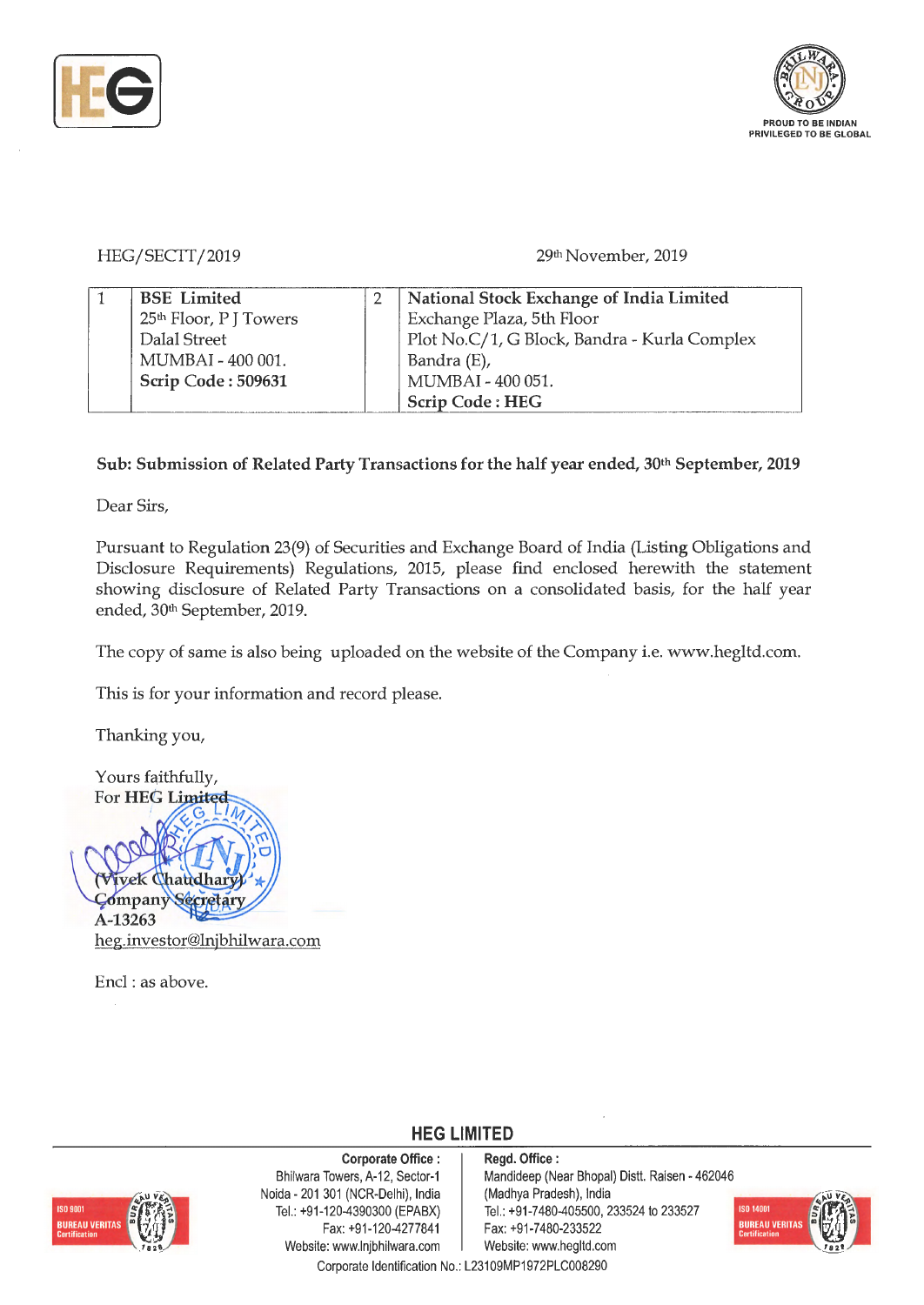|        |                                                                                                                                                                        | <b>HEG LIMITED</b>                                                                                               |
|--------|------------------------------------------------------------------------------------------------------------------------------------------------------------------------|------------------------------------------------------------------------------------------------------------------|
|        |                                                                                                                                                                        | Related Party Disclosures as per the requirement of SEBI (LODR) Regulation 2019 on consolidated basis            |
|        |                                                                                                                                                                        | LIST OF RELATED PARTY AS PER IND AS 24 & REGULATION 23 OF SEBI (LISTING OBLIGATIONS AND DISCLOSURE REQUIREMENTS) |
|        |                                                                                                                                                                        | REGULATIONS, 2015 - HALF YEAR ENDED SEPTEMBER 30, 2019                                                           |
| S. No. | Relationship                                                                                                                                                           | <b>Name of Related Party</b>                                                                                     |
|        |                                                                                                                                                                        | (i) Bhilwara Energy Limited                                                                                      |
| A)     | <b>Associates</b>                                                                                                                                                      | (ii) Bhilwara Infotechnology Ltd                                                                                 |
|        |                                                                                                                                                                        | Shri L.N. Jhunjhunwala                                                                                           |
|        | Individuals owning directly or indirectly, an interest in<br>the voting power of the reporting enterprise that<br>gives them control or significant influence over the | Smt Mani Devi Jhunjhunwala                                                                                       |
|        |                                                                                                                                                                        | Shri Ravi Jhunjhunwala                                                                                           |
|        |                                                                                                                                                                        | Shri Riju Jhunjhunwala                                                                                           |
| B)     |                                                                                                                                                                        | Shri Rishabh Jhunjhunwala                                                                                        |
|        |                                                                                                                                                                        | Smt Rita Jhunjhunwala                                                                                            |
|        | enterprise, and relatives of any such individual.                                                                                                                      | Shri Nivedan Churiwal                                                                                            |
|        |                                                                                                                                                                        | Smt Shubha Churiwal                                                                                              |
|        |                                                                                                                                                                        | Smt Sudha Churiwal                                                                                               |
|        |                                                                                                                                                                        | Shri Ravi Jhunjhunwala-CMD & CEO                                                                                 |
|        |                                                                                                                                                                        | Shri Riju Jhunjhunwala-Non-Executive Director                                                                    |
|        |                                                                                                                                                                        | Shri Shekhar Agarwal                                                                                             |
|        |                                                                                                                                                                        | Shri Dharmendar Nath Davar (Resigned from directorship w.e.f. 24th                                               |
|        |                                                                                                                                                                        | July, 2019)                                                                                                      |
|        |                                                                                                                                                                        | Shri Satyendra Nath Bhattacharya                                                                                 |
|        |                                                                                                                                                                        | Shri Satish Chand Mehta                                                                                          |
|        |                                                                                                                                                                        | Dr. Kamal Gupta                                                                                                  |
| C      | <b>Key Management Personnel</b>                                                                                                                                        | Dr. Om Parkash Bahl                                                                                              |
|        |                                                                                                                                                                        | Smt. Vinita Singhania                                                                                            |
|        |                                                                                                                                                                        | Smt. Ramni Nirula                                                                                                |
|        |                                                                                                                                                                        | Shri Jayant Davar (Appointed as a director w.e.f. 14th August, 2019)                                             |
|        |                                                                                                                                                                        |                                                                                                                  |
|        |                                                                                                                                                                        | Shri Vivek Chaudhary-Company Secretary                                                                           |
|        |                                                                                                                                                                        | Shri Manish Gulati - Chief Operating Officer & Chief Marketing                                                   |
|        |                                                                                                                                                                        | <b>Officer</b>                                                                                                   |
|        |                                                                                                                                                                        | Shri Gulshan Kumar Sakhuja - Chief Financial Officer                                                             |
|        |                                                                                                                                                                        | Shri L.N. Jhunjhunwala                                                                                           |
|        |                                                                                                                                                                        | Smt Mani Devi Jhunjhunwala                                                                                       |
| D)     | <b>Relatives of Key Management Personnel</b>                                                                                                                           | Shri Rishabh Jhunjhunwala                                                                                        |
|        |                                                                                                                                                                        | Smt Rita Jhunjhunwala                                                                                            |
|        | <b>Trust Under Common Control</b>                                                                                                                                      | (a) Hindustan Electro Graphite's Staff Gratuity Fund Trust                                                       |
| E)     |                                                                                                                                                                        | (b) Hindustan Electro Graphite's Ltd Senior Executive Superannuation                                             |
|        |                                                                                                                                                                        | <b>Fund Trust</b>                                                                                                |
|        |                                                                                                                                                                        | <b>RSWM Ltd</b>                                                                                                  |
|        |                                                                                                                                                                        | Malana Power Company Ltd                                                                                         |
|        |                                                                                                                                                                        | Giltedged Industrial Securities Ltd                                                                              |
|        | Enterprises over which any person described in (C) or<br>(D) is able to exercise significant influence.                                                                | Purvi Vanijya Niyojan Ltd                                                                                        |
|        |                                                                                                                                                                        | Shashi Commercial Co Ltd                                                                                         |
|        |                                                                                                                                                                        | <b>BSL Ltd</b>                                                                                                   |
|        |                                                                                                                                                                        | AD Hydro Power Ltd                                                                                               |
|        |                                                                                                                                                                        | <b>Maral Overseas Ltd</b>                                                                                        |
|        |                                                                                                                                                                        | <b>BMD Pvt Ltd</b>                                                                                               |
|        |                                                                                                                                                                        | <b>Bharat Investments Growth Limited</b>                                                                         |
| F)     |                                                                                                                                                                        | Deepak Pens & Plastics Pvt Limited                                                                               |
|        |                                                                                                                                                                        | India Texfab Marketing Limited                                                                                   |
|        |                                                                                                                                                                        | <b>Investors India Limited</b>                                                                                   |
|        |                                                                                                                                                                        | <b>LNJ Financial Services Limited</b>                                                                            |
|        |                                                                                                                                                                        | Nivedan Vanijya Niyojan Limited                                                                                  |
|        |                                                                                                                                                                        | M.L. Finlease Pvt Limited                                                                                        |
|        |                                                                                                                                                                        | Sandhu Auto Deposits Limited                                                                                     |
|        |                                                                                                                                                                        | Raghav Commercial Limited                                                                                        |
|        |                                                                                                                                                                        | Norbury Investments Limited                                                                                      |
|        |                                                                                                                                                                        | <b>Mekima Corporation</b>                                                                                        |
|        |                                                                                                                                                                        | Microlight Investments Limited                                                                                   |